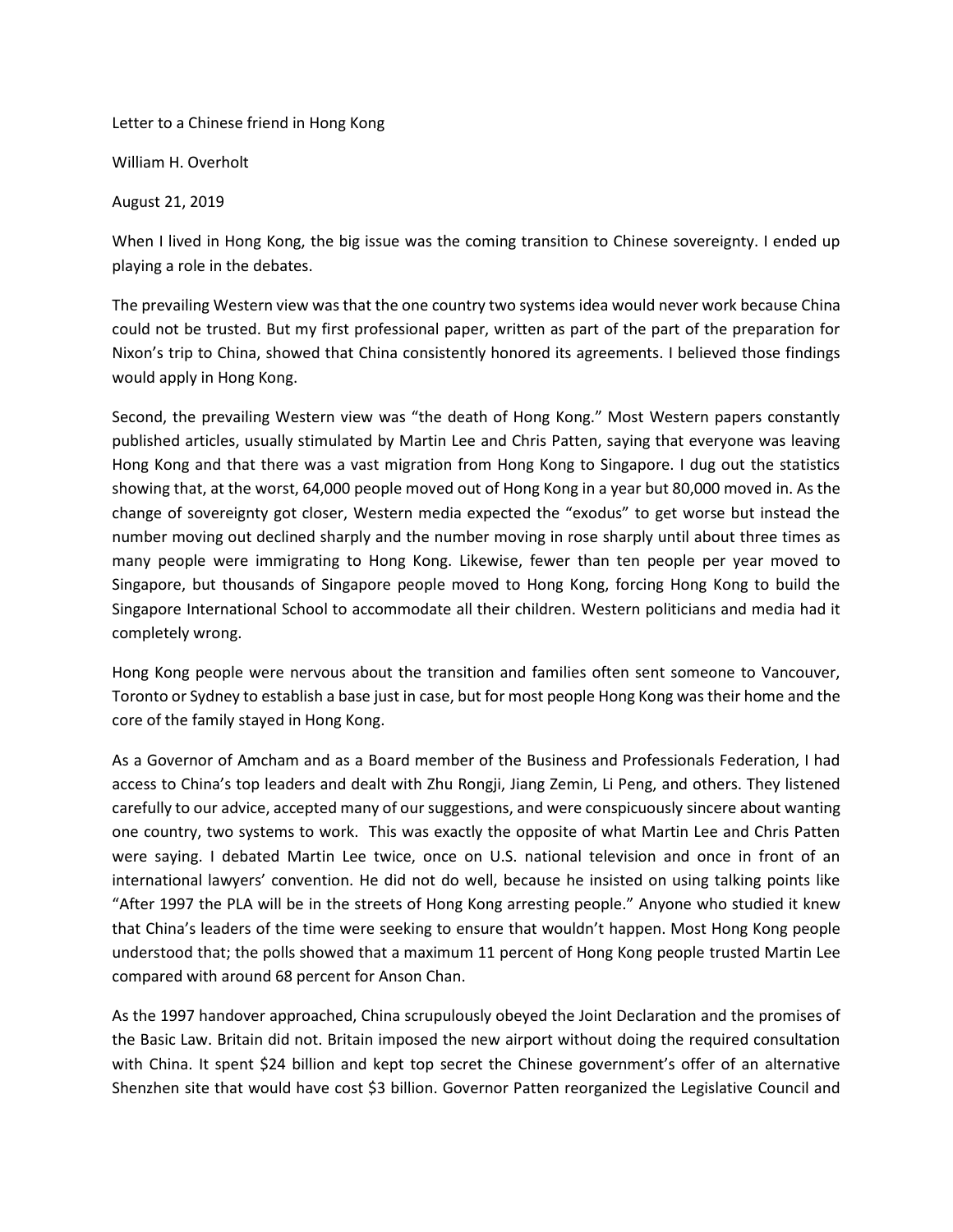loudly boasted that he had not done the required consultation with China. The Western media and politicians found it inconvenient to mention Britain's failure to honor the agreements, in contrast with China's trustworthiness, but I was quite outspoken about it.

At the time of the handover, Hong Kong people were mostly quite proud of China and, despite their nervousness, basically loyal to it. In the 16 years I lived there, 1985-2001, I only heard one person speak of Hong Kong independence—the abrasive Emily Lau. Everyone else would have regarded that as a ridiculous idea.

Obviously, contrary to Western media predictions, Hong Kong did not die. It prospered. Moreover, Hong Kong's civil liberties were maintained. Publications like the New York Times had always stated, for instance, as a matter of fact not opinion, that the annual commemorations of June 4 would stop after the handover. On the contrary they often were larger. This was typical.

In recent years, however, the mood has turned sour. A huge protest movement has sporadically emerged. Large, peaceful middle class protests occurred over efforts to pass an Anti-Subversion Law and a Patriotic Education Law. Contrary to reports in the Western media that now use these as retrospective evidence that one country, two systems could never have worked, the debates and compromises over these important issues showed Hong Kong's resilience and Beijing's sincerity in managing the inevitable tensions of one country, two systems.

Recently, a small but noisy independence movement has arisen, and an overlapping violent youth protest rebellion has emerged. Why has this happened?

Peaceful mass protests are an inevitable result of Beijing's un-generous interpretation of the Basic Law, exemplified by its 2014 decision to continue to use a small committee of obedient dignitaries to choose the Chief Executive. China has been more concerned about control than it has been about preserving and consolidating the goodwill that was almost universal at the time of the handover. For instance, the Basic Law refers to "universal suffrage," which just means that everyone gets to vote. This could mean very open elections to determine the legislature and chief executive, or it could mean voting in cramped elections for narrowly defined functional constituencies and voting for a Chief Executive candidates predetermined by a tiny Beijing-controlled selection committee. Beijing chose the most highly constrained version and has not opened it up significantly. That maximizes control but also popular uneasiness.

Nonetheless a situation that seemed uneasily manageable has spun out of control. Why?

Thoughtful Chinese social scientists have pointed to the horrific inequality and lack of job prospects, together with Hong Kong's high property prices. As numerous mainlanders move to Hong Kong, property prices shoot up. Mainland people buy from local shops, making the shopkeeper prosperous and raising rents, but the shop staff often make little more than they did many years ago. Therefore people are squeezed and resentful of mainlanders. That resentment has resurrected old Cantonese nationalism. When I moved to Hong Kong in 1985, Hong Kong shopkeepers treated Japanese shoppers charm but were often quite rude to Putonghua speakers. Then the Japanese faded and Hong Kong shopkeepers started learning Putonghua to sell to rich mainlanders. Now, driven by cramped, overpriced housing and helped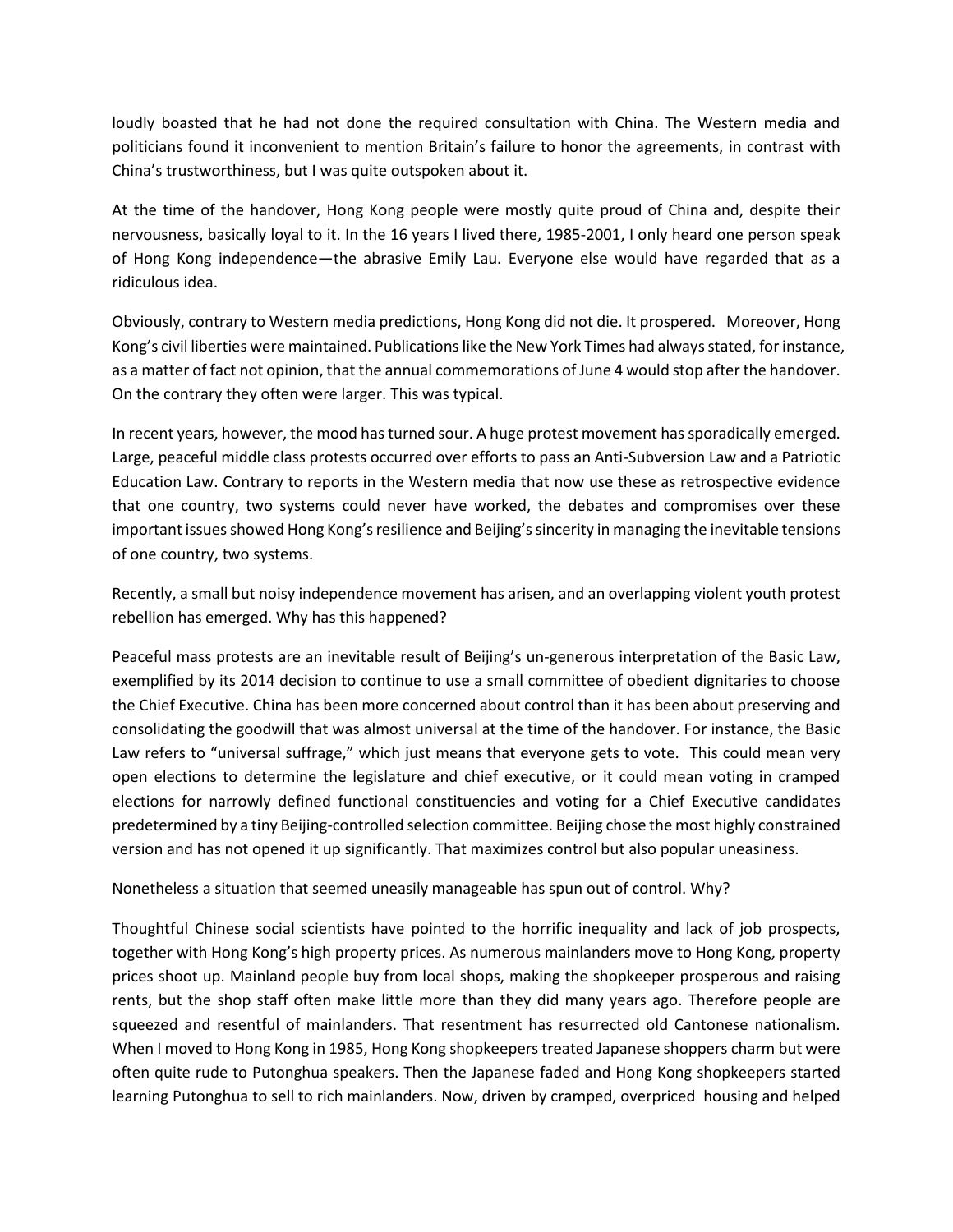by swarms of mainlanders who cause traffic jams and buy up all the milk powder, old Cantonese resentments have resurfaced.

These social stresses are real, but they are not the core. It is important to listen to what people, including protestors, say. Their grievances are political; the economic issues magnify the political protests but are not the core motivations. Originally, this time, they were about the extradition bill, so why has not the tabling of the extradition bill muted them?

The extradition bill provided an outlet for frustrations that were building up. For nearly two decades China had honored the Joint Declaration and the Basic Law, but suddenly that changed. In 2015 China arrested Hong Kongers who published embarrassing books, initially for smuggling books over the border, but made clear that it was shutting down the Hong Kong publishers of such books. Quickly the industry was gone. Then, at the beginning of 2017, Public Security Bureau officers showed up at Hong Kong's Four Seasons Hotel and took multi-billionaire Xiao Jianhua across the mainland border. In November 2018 a Financial Times editor was refused a new visa and turned away from reentering Hong Kong because he chaired a Foreign Correspondents Club meeting where activist Joshua Wong spoke.

Suddenly Hong Kong didn't have freedom of the press, didn't have freedom of speech, and didn't have the rule of law. For the first time Beijing had definitively broken its promises to Hong Kong. But these things happened quickly and irreversibly. Popular frustration and fear built up, but there was nothing people could do. Hong Kong officials did not speak out. A Shanghai leader would have defended his city's core interests. Even though Hong Kong's leaders were from Hong Kong, they were now acting primarily as plenipotentiaries from Beijing.

Mainlanders in Hong Kong minimize these things as unimportant, usually insisting that Beijing is not changing Hong Kong's autonomous status. People who know him say Xiao was definitely guilty of a wide range of financial crimes. But rule of law doesn't mean rule of law except when Beijing feels an urgent need to arrest someone. Freedom of the press and speech don't mean freedom except when political leaders find it embarrassing. These are not small things; they break the core promises Beijing made to Hong Kong. People accustomed to freedoms feel deeply betrayed.

The Xiao Jianhua case is hugely embarrassing to me personally because in debates I ridiculed Martin Lee for saying that this kind of thing would happen. In my assessment of Chinese leaders' intentions I was right at the time, but current Chinese practice is more like Lee's prediction.

Whereas the previous issues had all been finished before anyone could act, the extradition bill provided the first situation where people could do something. Moreover, the extradition bill united broad parts of the community in protest. In addition to human rights activists, businessmen were terrified that, if they had a business dispute in China, Chinese politicians could reach into Hong Kong and get them, forcing their businesses to shut down. While Hong Kong officials said that any extradition requests would be filtered by Hong Kong leaders, nobody believed that Carrie Lam would reject a demand from a powerful Chinese leader. So the majority of the business community, other than the tycoons, supported protests, joined by groups like teachers. Because the ultimate cause of the protests was China's breaking of its most fundamental promises to Hong Kong, shelving the extradition law did not quiet the protests.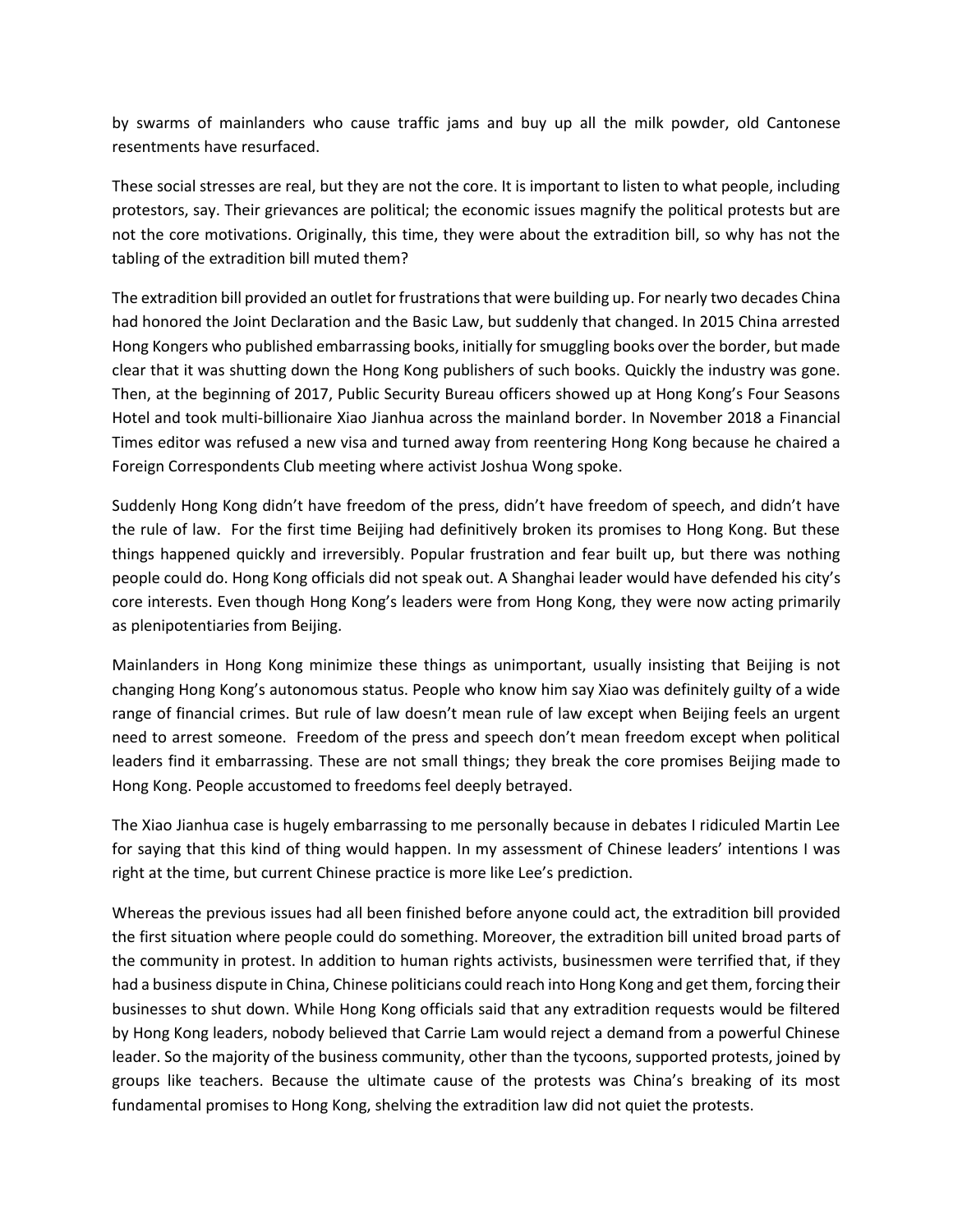Facing repeated demonstrations by a million or more citizens of a city whose total population is only 7 million, China has two fundamental choices. It can address the grievances or it can repress with force.

So far, it has chosen repression by force. To justify that, it has relied heavily on two pretenses. First, it presents the small minority of protestors who are violent, and the overlapping small minority who advocate Hong Kong independence, as the core reality of the protests. Between one million and two million peaceful, mostly educated middle class, people marching in the rain belie that. If the demonstrations had leaders, they would authoritatively denounce the violent minority, but since the government will jail any leaders there is nobody who can authoritatively denounce these vicious vandals. The violent belong in jail, and Hong Kong independence activists are asking Hong Kong to commit suicide; they have little support. Chinese propagandists have produced highly professional videos, in Chinese and English, to characterize the demonstrations as basically violent attempts to destroy Hong Kong, but the world watches the reality of mostly peaceful marchers.

The other pretense is that the protests have happened only because of a few evil leaders or, most prominently, that they are the result of U.S. and Taiwan organization and money. China has produced extraordinarily detailed research videos on U.S. involvement in the Arab Spring, in the Color Revolutions, and much else, with the implication that the U.S. (or possibly Taiwan) must be the true organizer of the protests. Everywhere one hears whispers that the demonstrators are really doing it for U.S. money.

As someone who has been involved in political organization, I find it hard to believe any intelligent person would accept such a fantasy. A few Americans, however smart, can't motivate millions to turn out. Nor can U.S. money. Those who spread the fantasy are expressing contempt for Hong Kong people.

If China wants to negotiate a peaceful settlement, it needs somebody to negotiate with—an authoritative interlocutor. Because the experience of 2014 was that anyone identified as a leader got arrested, the current movement eschews formal leadership. That means nobody in the peaceful majority can authoritatively isolate the violent minority. It also means there is nobody for the government to negotiate with. Peaceful settlement requires the Hong Kong government to assure that peaceful leadership will not be prosecuted. This is Governance 101.

So far, China has doubled down on earlier mistakes. Telling businesses they will suffer if their employees speak out in favor of the demonstrations is a grievous breach of China's Basic Law/Joint Declaration promises of free speech. Moreover, some repressive tactics of the Hong Kong police, for instance shooting tear gas in enclosed spaces like subway stations, are prohibited in all civilized societies. They and the violent demonstrators both belong in jail.

If China successfully represses the demonstrations by force, the frustrations will just rise and protests will recur. Businesses vulnerable to being threatened based on the free speech of their employees will depart, or if they can't move their most dynamic employees will depart. That would be the end of Hong Kong as we know it.

If China wants to solve the Hong Kong problem, it will acknowledge that mistakes have been made, blame the mistakes on decision makers below the top, and re-commit to the promises made in the Joint